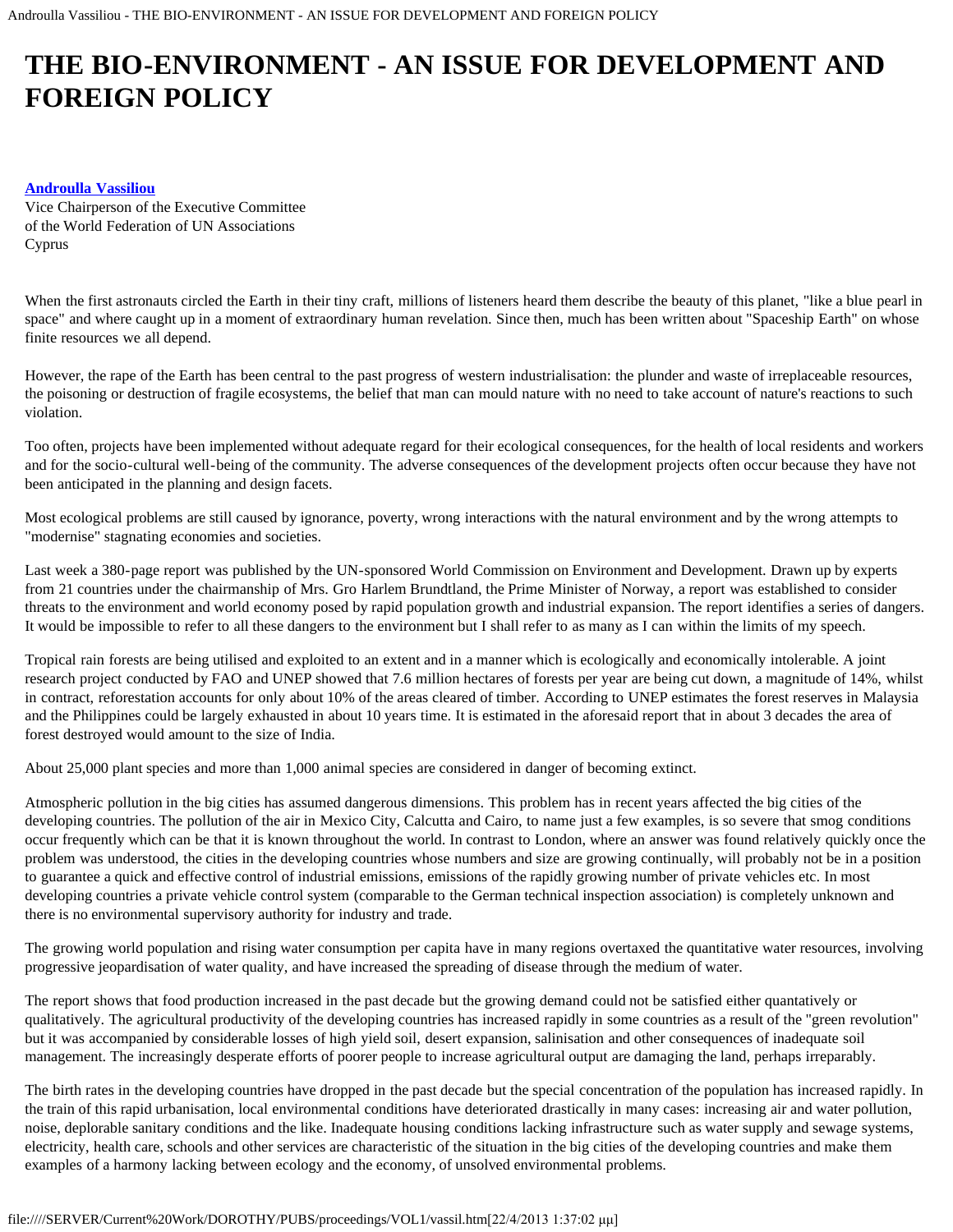#### Androulla Vassiliou - THE BIO-ENVIRONMENT - AN ISSUE FOR DEVELOPMENT AND FOREIGN POLICY

Another serious and dangerous ecological problem is that of the destruction of the atmosphere's delicate ozone layer which filters harmful ultraviolet rays from the sun. The same chemicals also absorb infrared radiation reflected form the earth, trapping it and gradually raising temperatures near the earth's surface, thus producing what is known in scientific jargon as the "greenhouse effect". This can raise the earth's temperatures with striking effects. These potential dangers are very vividly described in an article in one of the recent issues of "Newsweek" as follows: "The year is 2037 AD Flood warnings have been posted in Paris and Philadelphia, New York City streets are under 4 feet of water and most of the population has fled into the interior. Epidemics of eye cataracts, herpes and hepatitis are reported in Brazil, India and the Mediterranean littoral. For the tenth year in a row, skin cancer cases have increased dramatically to a world total of half a billion. Drought once again decimated wheat production in the American Midwest and the Crimean. Fishermen report that craps and shrimps have practically disappeared from the world's oceans." The world may look something like this in 50 years from now unless drastic steps are taken soon to protect the global environment.

Very often positive preventive and protecting measures are blocked and obstructed by narrow economic interests and make it difficult for wider agreements to be reached on critical ecological issues. For example, despite the dangers of the emissions of chemicals such as the CFC for the ozone layer, progress towards the direction of restricting the use of such chemicals has been very slow because CFC gases are cheap and nonpolluting at ground level and they are used to perform dozens of important functions in manufacturing and in everyday life: they perform dozens of important functions in manufacturing and in everyday life: they power aerosol cans, they are used in home refrigerators and automobile airconditioners etc. A total immediate ban on CFC would bring about havoc in the chemical industry world-wide.

The report blames CFCs for 90% of observed damage to the ozone layer. However, the economic stakes are very high. Literally thousands of companies rely on cheap efficient chemicals to carry on their own business.

Therefore, it is understandable why no agreement has been reached yet, but recently there has been official recognition by the 27 states who are meeting and trying to work out a formula for controlling the emission or production of some of the most dangerous gases, that concerted action is needed to protect the ozone layer and it is hoped that the negotiations will reach a preliminary accord on 2-3 chemicals by the end of the year. We hope they will, because life of the most dangerous CFC molecules lasts from 70 to 100 years. The gases we release into our air today will linger in the stratosphere for generations yet to come. This is therefore the case where the sins of the fathers will surely be visited on their children and their children's children.

Lastly, I wish to refer to tourism as a separate and serious problem which has great importance for my country, for Greece and so many other countries.

The rapid growth of tourism in the last few decades has resulted in a degree of environmental degradation in a number of OECD countries. Environment is an important output into tourism and therefore the maintenance of a "good" environment is essential to the further growth of tourism. Conversely, a degradation of the environment could result in, and in certain cases already brought about, a decline in the growth of tourism. Moreover, there are environmental assets which should be preserved despite their potential touristic exploitation such as valuable ecosystems and landscapes, unique sites, monuments, etc.

For some countries, tourism is a substantial source of foreign exchange which helps to correct their trade balance. However, touristic development should not be allowed to proceed in an uncontrolled manner as in many cases in the past. A happy medium must be found between "tourism growth" and "environmental conservation", thus calling for careful choices which, while neither detrimental to one nor the other, will instead promote the tourist industry from a qualitative as well as from a quantitative stand point. It is the responsibility of government at the appropriate levels, local, national and international, to ensure that the environment is maintained in a condition which corresponds to the needs of the tourists, the local inhabitants and national objectives.

The indicators are that tourism will continue to grow, with the result that the pressure on the environment will be greater. This danger which is now realised by the majority of government will be greater. This danger which is now realised by the majority of governments should prompt them to take measures to ensure both the future of tourism and the preservation of the environment, tourism being the first to benefit from such measures. It is proposed that OECD governments in conjunction with the work of appropriate international organisations draw up a charter of the rights and obligations of tourists with regard to the preservation of the environment and accordingly set up an action plan with respect to information and education.

The concept of an ecologically sound development has been developed by the UN Environment Programme and its basic principles are simple: Development should respect the local ecosystem, it should conserve resources, using renewable resources whenever possible;; it should respect local social and cultural patterns by involving the local population in deciding on the style and pace of development. Eco-development asks no more than that we should live today with tomorrow in mind. Basic values such as co-operation, justice and respect for nature are implicit in the new models of development.

In 1980 the major multilateral development assistance institutions signed a Declaration of Environmental Policies and Procedures, which commit them to ensuring as far as possible the environmental soundness of projects they finance. Similar actions have been taken by the principal Bilateral Development Aid Agencies, The World Bank, together with other international and national organisations, is at present using and developing improved detailed environmental health and human ecological criteria and guidelines in the assessment of development projects.